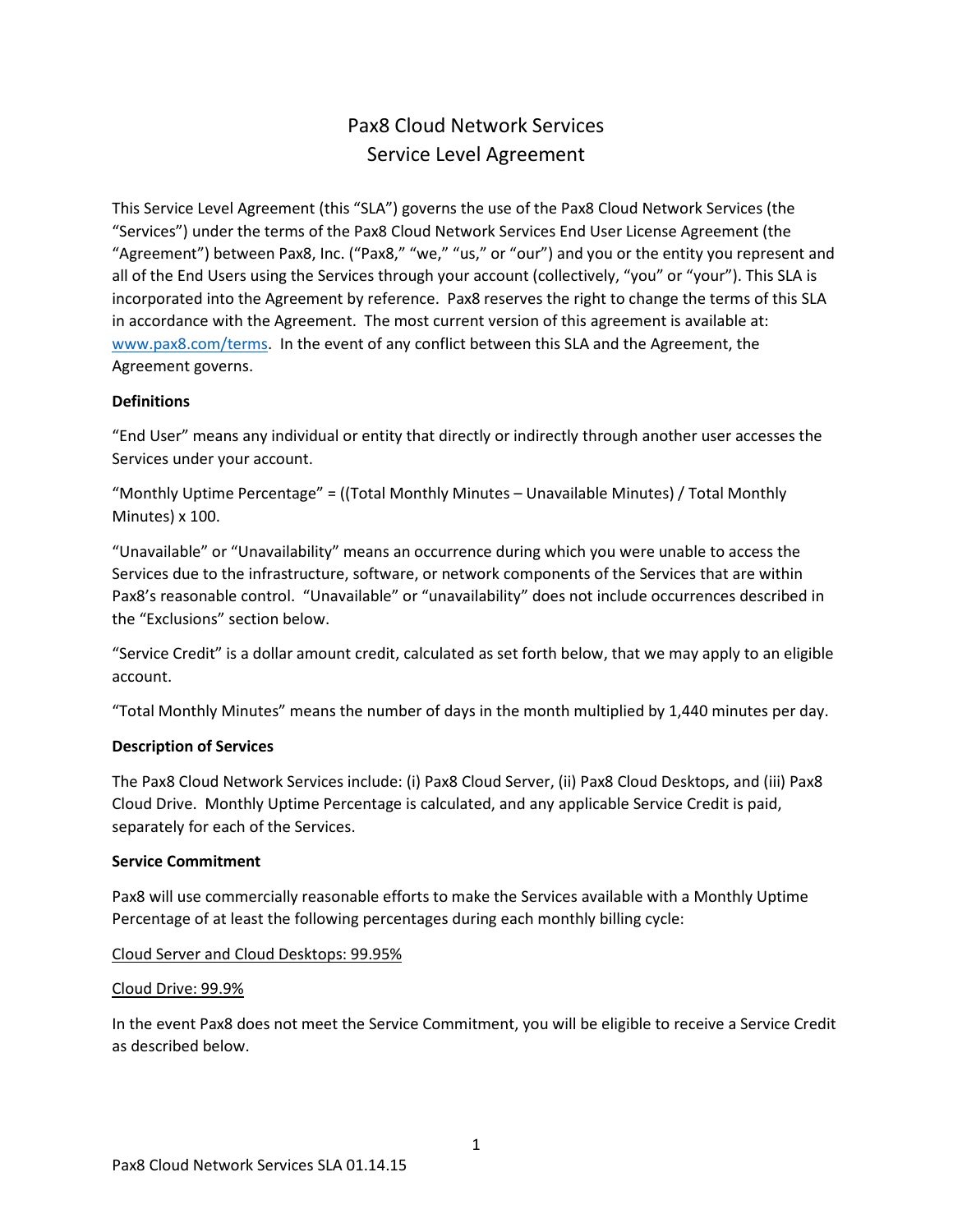### **Maintenance**

Scheduled maintenance may require suspension of all or parts of the Services during published maintenance periods. Loss of service during scheduled maintenance will not be included in the calculation of Unavailability. Pax8 will use commercially reasonable efforts to notify you in advance of any scheduled maintenance that may affect the availability of the Services.

Pax8 may need to perform emergency maintenance of which it will not be able to notify you in advance. Loss of service due to emergency maintenance will be excluded from the calculation of Unavailability.

# **Exclusions**

The Service Commitment does not apply to any interruption, suspension or termination of the Services that results from: (i) a suspension or termination of the Services pursuant to Section 8 (Temporary Suspension) or Section 9 (Term; Termination) of the Agreement; (ii) factors outside of Pax8's reasonable control, including any force majeure event or Internet access and related problems beyond the demarcation point of the Services; (iii) customer or end user actions, configuration errors, or inaction; (iv) your equipment, software or other technology; (v) third party equipment, software or other technology, except third party equipment, software or other technology within our direct control; or (vi) scheduled or emergency maintenance, as described above.

### **Measure of Unavailability**

Pax8 evaluates reports of apparent Unavailability using a combination of methods, including monitoring and analysis of the individual infrastructure and software components, and matches these metrics against user reports. Any interruption less than five (5) minutes in duration will not be included in the calculation of Unavailability.

#### **Service Credits**

Service Credits are calculated as a percentage of the total charges paid by you (excluding any one-time payments) for Pax8 Cloud Server, Pax8 Cloud Desktops, or Pax8 Cloud Drive (whichever was Unavailable, or any combination of Services that were Unavailable) during the next monthly billing cycle.

#### **Cloud Server and Cloud Desktops**

| <b>Monthly Uptime Percentage</b>                  | <b>Service Credit Percentage</b> |
|---------------------------------------------------|----------------------------------|
| Equal to or greater than 99% but less than 99.95% | 10%                              |
| Less than 99%                                     | 30%                              |

#### **Cloud Drive**

| <b>Monthly Uptime Percentage</b>                 | <b>Service Credit Percentage</b> |
|--------------------------------------------------|----------------------------------|
| Equal to or greater than 99% but less than 99.9% | 10%                              |
| Less than 99%                                    | 25%                              |